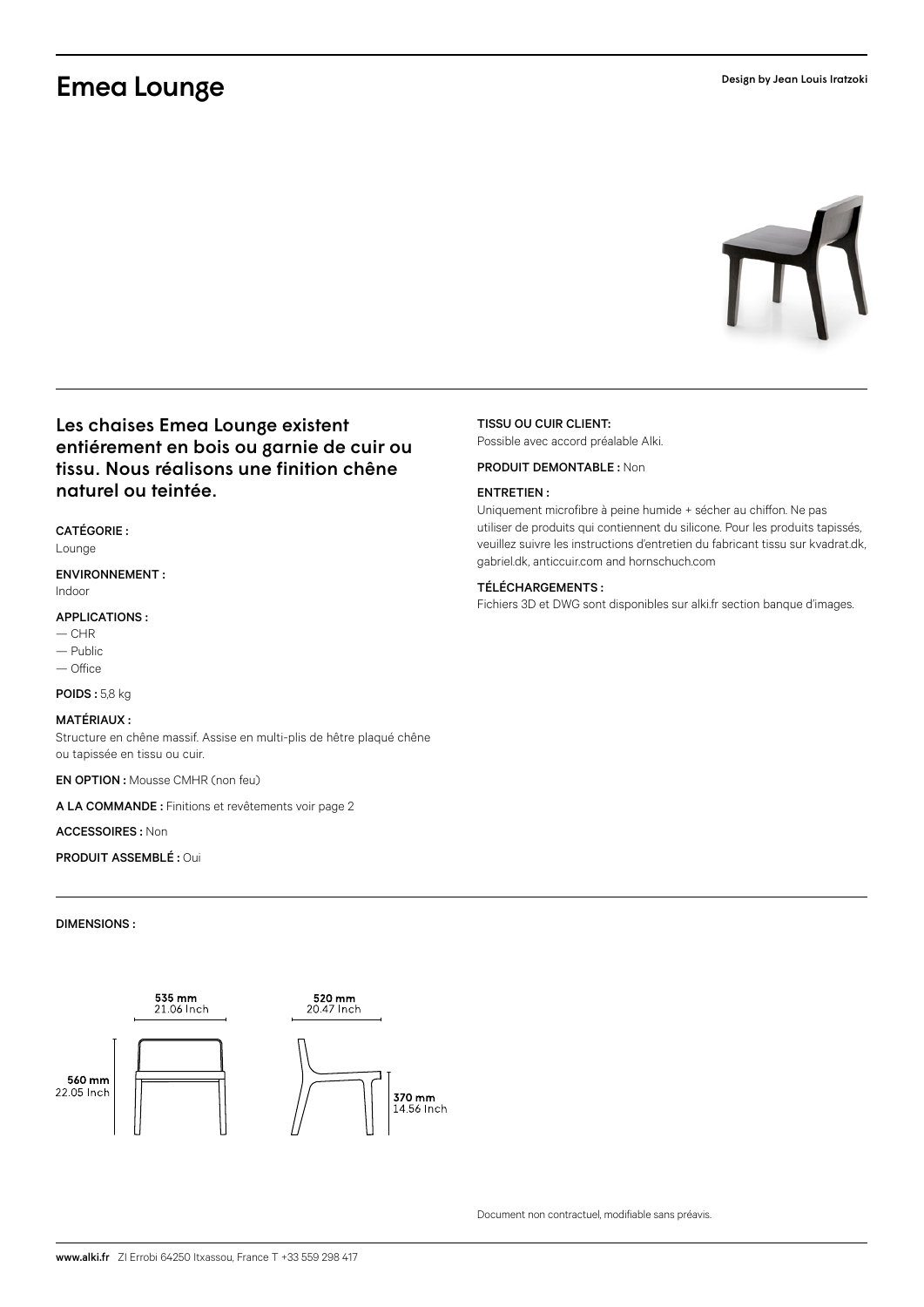# Finitions

# Wood



# Fabrics by Gabriel

| Europost<br>60017 | Europost<br>61003 | Europost<br>61004 | Europost<br>63004 | Europost<br>63070 | Europost<br>66119 | Europost<br>68072 |           | Crisscross<br>1502 | Crisscross<br>01901 |                                |                 |
|-------------------|-------------------|-------------------|-------------------|-------------------|-------------------|-------------------|-----------|--------------------|---------------------|--------------------------------|-----------------|
| Luna 4006         | Luna 4009         | Luna 4012         | Luna 4013         | Luna 4101         | Luna 4204         | Luna 4301         | Luna 4704 | Luna 4811          |                     | <u>u za</u><br>Capture<br>4101 | Capture<br>4201 |
| Crisp 4021        | Crisp 4034        | Crisp 4115        | <b>Crisp 4201</b> | Crisp 4301        | Crisp 4430        | Crisp 4605        |           |                    | Capture<br>4301     | Capture<br>5001                | Capture<br>5101 |

# Fabrics by Kvadrat



## G1: Europost, Crisp, Capture | G2: Crisscross | G3: Luna

G1: Remix | G2: Molly, Canvas | G3: Steelcut Trio